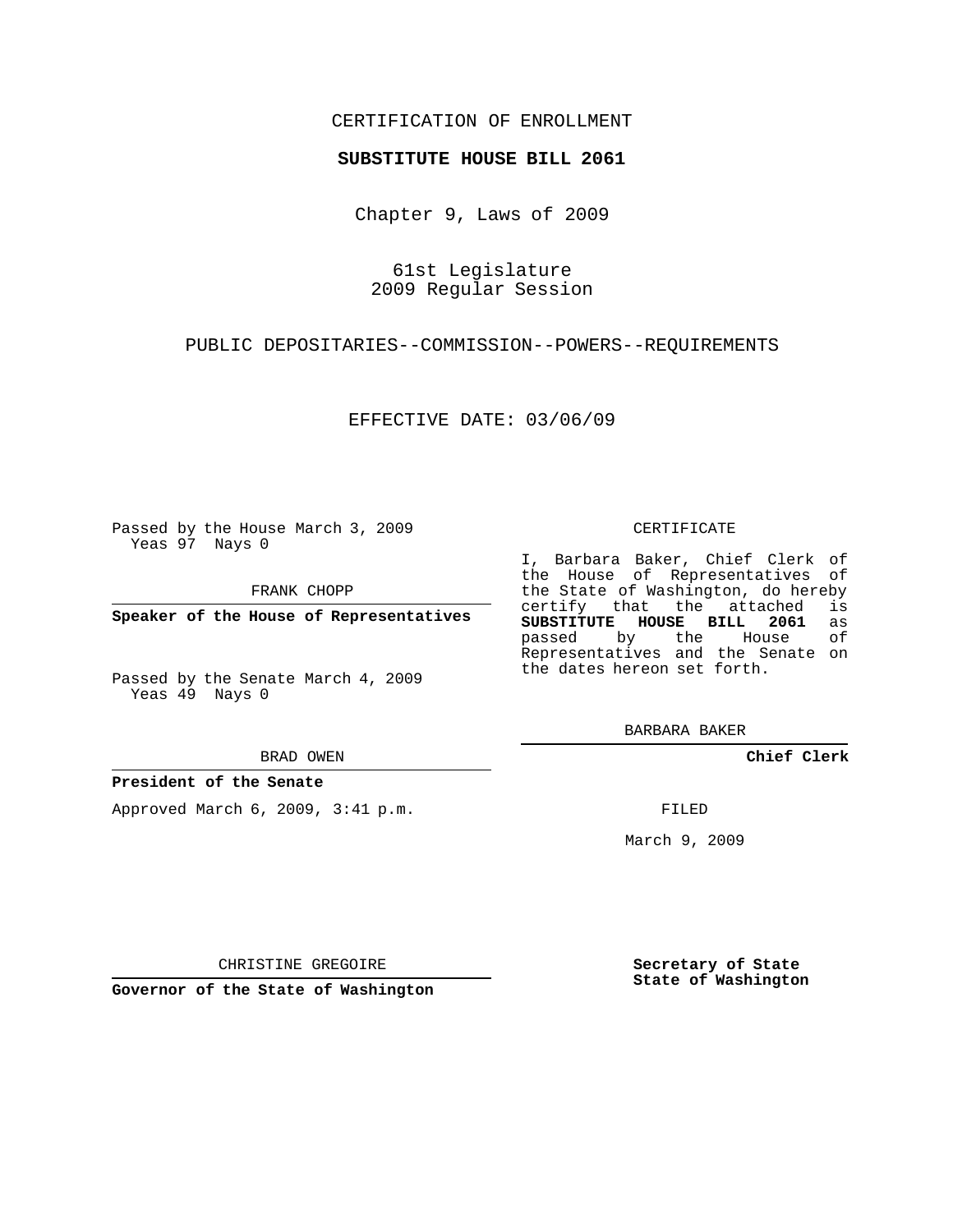# **SUBSTITUTE HOUSE BILL 2061** \_\_\_\_\_\_\_\_\_\_\_\_\_\_\_\_\_\_\_\_\_\_\_\_\_\_\_\_\_\_\_\_\_\_\_\_\_\_\_\_\_\_\_\_\_

\_\_\_\_\_\_\_\_\_\_\_\_\_\_\_\_\_\_\_\_\_\_\_\_\_\_\_\_\_\_\_\_\_\_\_\_\_\_\_\_\_\_\_\_\_

Passed Legislature - 2009 Regular Session

## **State of Washington 61st Legislature 2009 Regular Session**

**By** House Financial Institutions & Insurance (originally sponsored by Representative Kirby; by request of State Treasurer)

READ FIRST TIME 02/19/09.

 AN ACT Relating to the modernization and clarification of the powers of the public deposit protection commission in regard to banks, savings banks, and savings associations as public depositaries; amending RCW 39.58.010, 39.58.040, 39.58.050, 39.58.060, 39.58.100, 39.58.103, 39.58.105, 39.58.108, 39.58.130, 39.58.135, 39.58.140, and 39.58.750; adding new sections to chapter 39.58 RCW; adding a new section to chapter 43.08 RCW; creating a new section; repealing RCW 39.58.065; and declaring an emergency.

9 BE IT ENACTED BY THE LEGISLATURE OF THE STATE OF WASHINGTON:

10 **Sec. 1.** RCW 39.58.010 and 1996 c 256 s 1 are each amended to read 11 as follows:

12 In this chapter, unless the context otherwise requires:

13 (1) "Public funds" means moneys under the control of a treasurer, 14 the state treasurer, or custodian belonging to, or held for the benefit 15 of, the state or any of its political subdivisions, public 16 corporations, municipal corporations, agencies, courts, boards, 17 commissions, or committees, including moneys held as trustee, agent, or 18 bailee belonging to, or held for the benefit of, the state or any of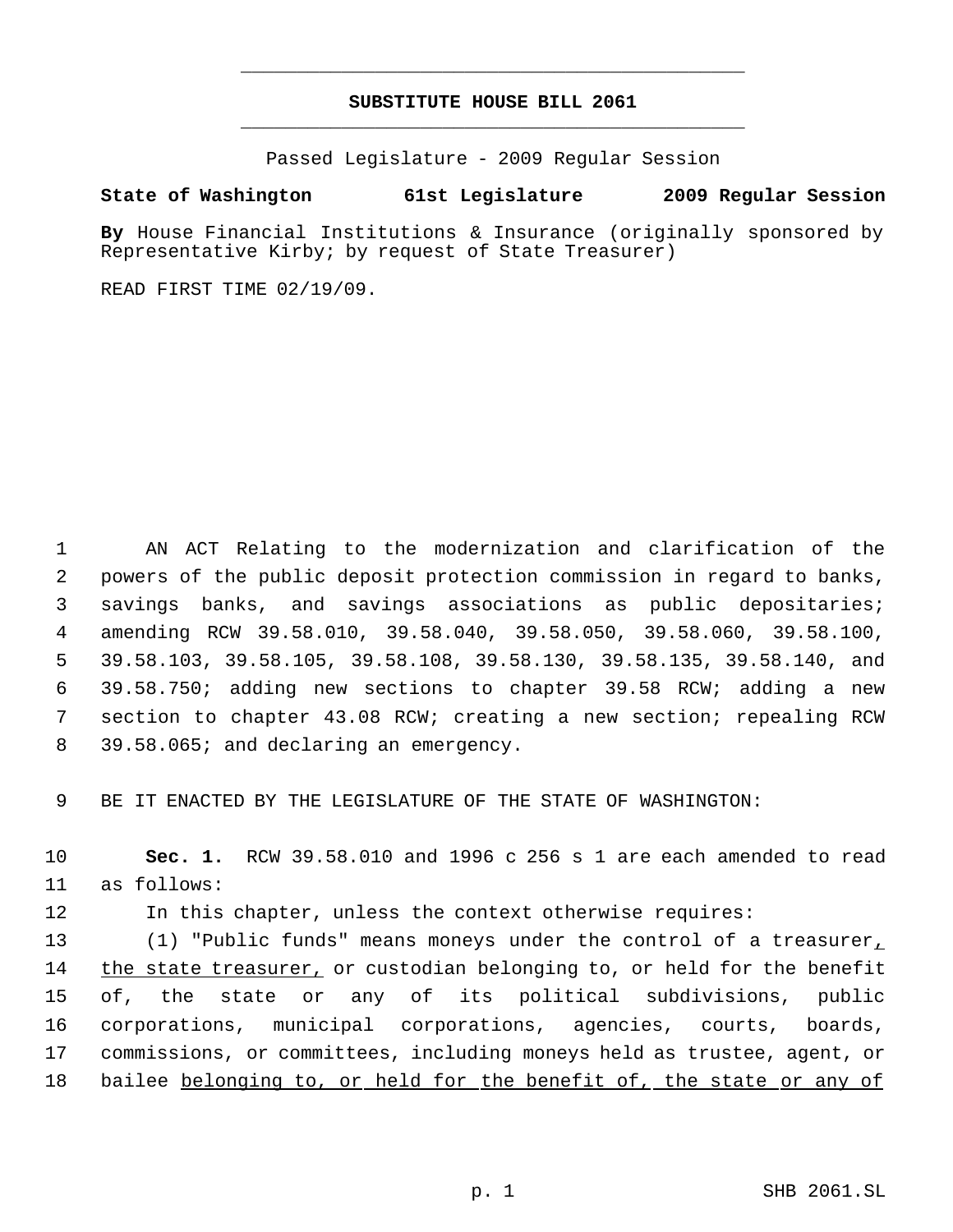1 its political subdivisions, public corporations, municipal 2 corporations, agencies, courts, boards, commissions, or committees;

 (2) "Public depositary" means a financial institution which does not claim exemption from the payment of any sales or compensating use or ad valorem taxes under the laws of this state, which has been approved by the commission to hold public deposits, and which has segregated for the benefit of the commission eligible collateral having 8 a value of not less than its maximum liability((- Addition of the word "bank" denotes a bank, trust company, or national banking association 10 and the word "thrift" denotes a savings association or savings bank));

 (3) "Loss" means the issuance of an order by a regulatory or supervisory authority or a court of competent jurisdiction (a) restraining a public depositary from making payments of deposit liabilities or (b) appointing a receiver for a public depositary;

15 (4) "Commission" means the Washington public deposit protection 16 commission created under RCW 39.58.030;

17 (5) "Eligible collateral" means securities which are enumerated in 18 RCW 39.58.050 (5) and (6) as eligible collateral for public deposits;

19 (6) ((The)) "Maximum liability<sub>1</sub>" ((of-a)) with reference to a 20 public depositary's liability under this chapter for loss per 21 occurrence by another public depositary, on any given date means:

22 (a)  $A$  sum equal to ten percent of  $((+a))$ :

23 (i) All uninsured public deposits held by ((the qualified)) a 24 public depositary  $((\Theta n))$  that has not incurred a loss by the then most 25 recent commission report date( $(-$ or

26  $(b)$ ))  $\frac{1}{c}$  or

27 (ii) The average of the balances of said uninsured public deposits 28 on the last four immediately preceding reports required pursuant to RCW 29 39.58.100, whichever amount is greater( $\sqrt{ }$  less any assessments paid to 30 the commission - pursuant - to - this - chapter - since - the - then - most - recent 31 commission report date)); or

 (b) Such other sum or measure as the commission may from time to time set by resolution according to criteria established by rule, consistent with the commission's broad administrative discretion to achieve the objective of RCW 39.58.020.

36 As long as the uninsured public deposits of a public depositary are 37 one hundred percent collateralized by eligible collateral as provided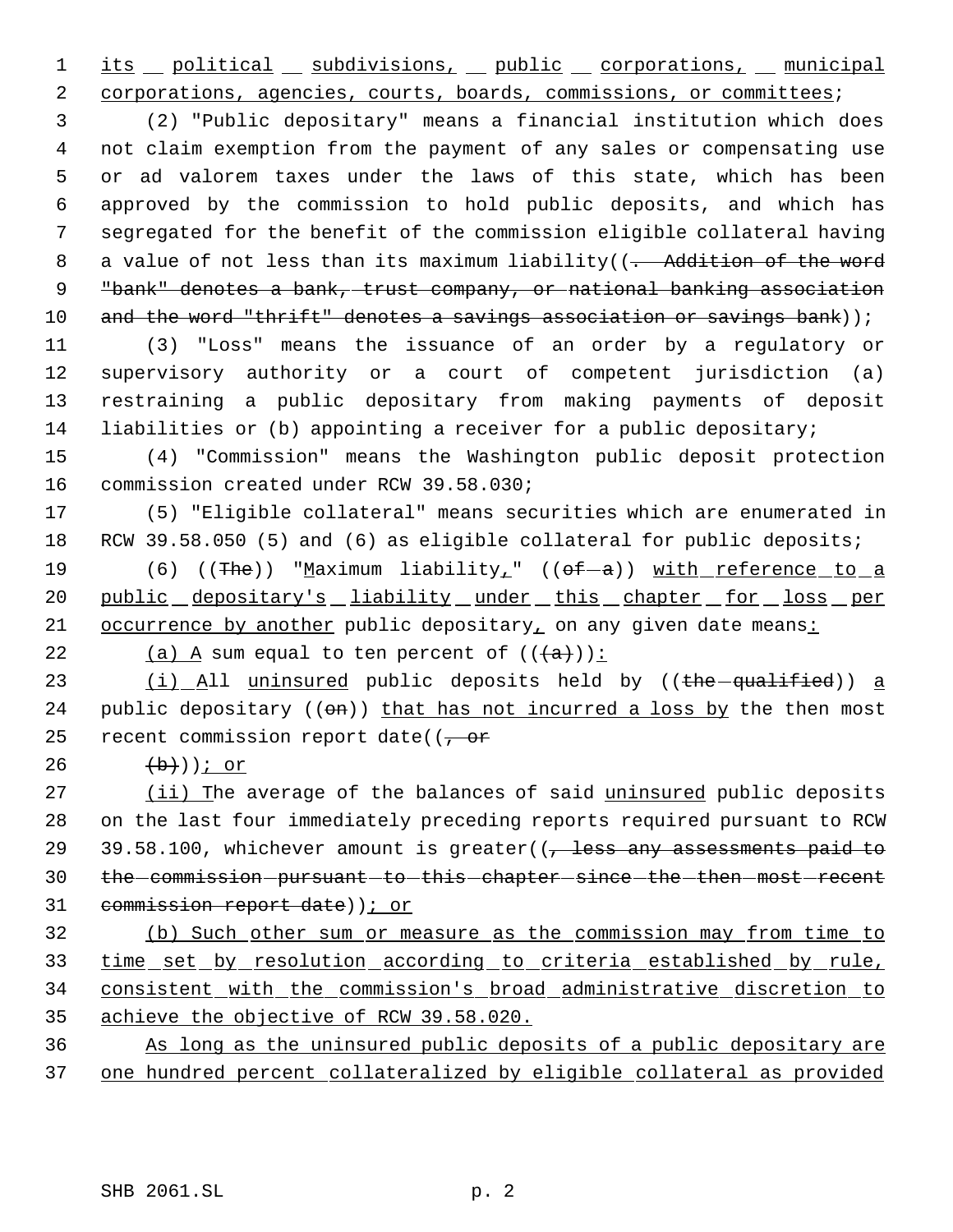for in RCW 39.58.050, the "maximum liability" of a public depositary 2 that has not incurred a loss may not exceed the amount set forth in (a) of this subsection.

 This definition of "maximum liability" does not limit the authority 5 of the commission to adjust the collateral requirements of public depositaries pursuant to RCW 39.58.040;

 (7) "Public funds available for investment" means such public funds as are in excess of the anticipated cash needs throughout the duration of the contemplated investment period;

 (8) "Investment deposits" means time deposits, money market deposit accounts, and savings deposits of public funds available for investment;

13 (9) "Treasurer" ((shall)) means ((the state treasurer,)) a county treasurer, a city treasurer, a treasurer of any other municipal 15 corporation, and any other custodian of public funds, except the state treasurer;

 (10) "Financial institution" means any national or state chartered commercial bank or trust company, savings bank, or savings association, or branch or branches thereof, located in this state and lawfully engaged in business;

 (11) "Commission report" means a formal accounting rendered by all public depositaries to the commission in response to a demand for specific information made by the commission detailing pertinent affairs of each public depositary as of the close of business on a specified date, which is the "commission report date." "Commission report due date" is the last day for the timely filing of a commission report;

27 (12) "Director of the department of financial institutions" means the Washington state director of the department of financial institutions;

 (13) "Net worth" of a public depositary means (a) the equity capital as reported to its primary regulatory authority on the 32 quarterly report of condition or statement of condition, or other required report required by its primary regulatory authority or federal 34 deposit insurer, and may include capital notes and debentures which are subordinate to the interests of depositors, or (b) equity capital 36 adjusted by rule or resolution of the commission after consultation 37 with the director of the department of financial institutions;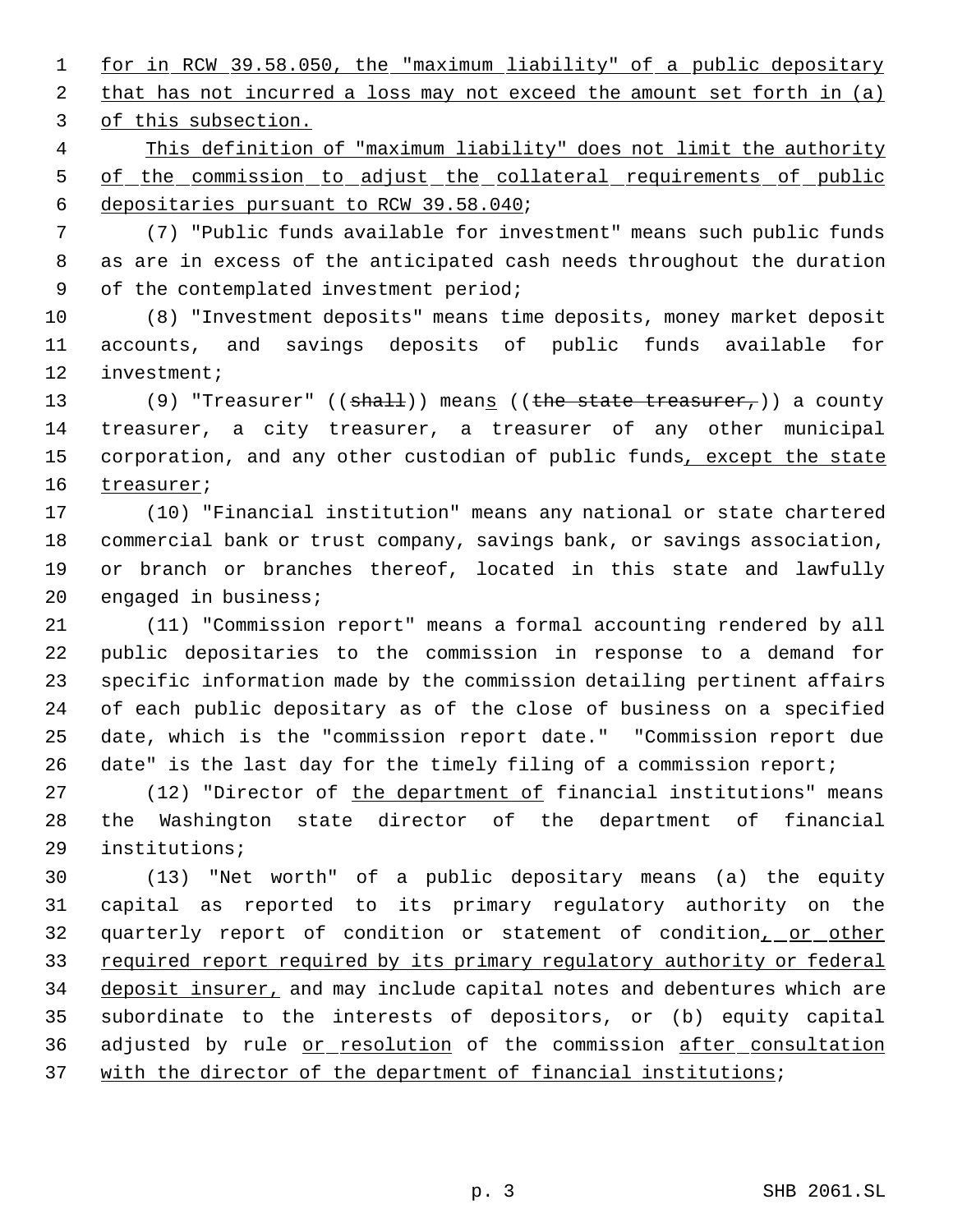(14) "Depositary pledge agreement" means a tripartite agreement executed by the commission with a financial institution and its designated trustee. Such agreement shall be approved by the directors or the loan committee of the financial institution and shall continuously be a record of the financial institution. New securities may be pledged under this agreement in substitution of or in addition to securities originally pledged without executing a new agreement;

 (15) "Trustee" means a third-party safekeeping agent which has completed a depositary pledge agreement with a public depositary and the commission. Such third-party safekeeping agent may be the federal reserve bank of San Francisco, the federal home loan bank of Seattle, 12 ((the trust department of the public depositary,)) or such other third-13 party safekeeping agent approved by the commission;

14 (16) "Capitalization" means the measure or measures of 15 capitalization, other than net worth, of a depositary applying for 16 designation as or operating as a public depositary pursuant to this 17 chapter, based upon regulatory standards of financial institution capitalization adopted by rule or resolution of the commission after 19 consultation with the director of the department of financial institutions;

 (17) "Collateral" means the particular assets pledged as security to insure payment or performance of the obligations under this chapter as enumerated in RCW 39.58.050;

 (18) "Liquidity" means the measure or measures of liquidity of a depositary applying for designation as or operating as a public 26 depositary pursuant to this chapter, based upon regulatory standards of 27 financial institution liquidity adopted by rule or resolution of the commission after consultation with the director of the department of financial institutions;

 (19) "Public deposit" means public funds on deposit with a public depositary;

 (20)"State public depositary" means a Washington state-chartered financial institution that is authorized as a public depositary under this chapter;

35 (21) "State treasurer" means the treasurer of the state of Washington.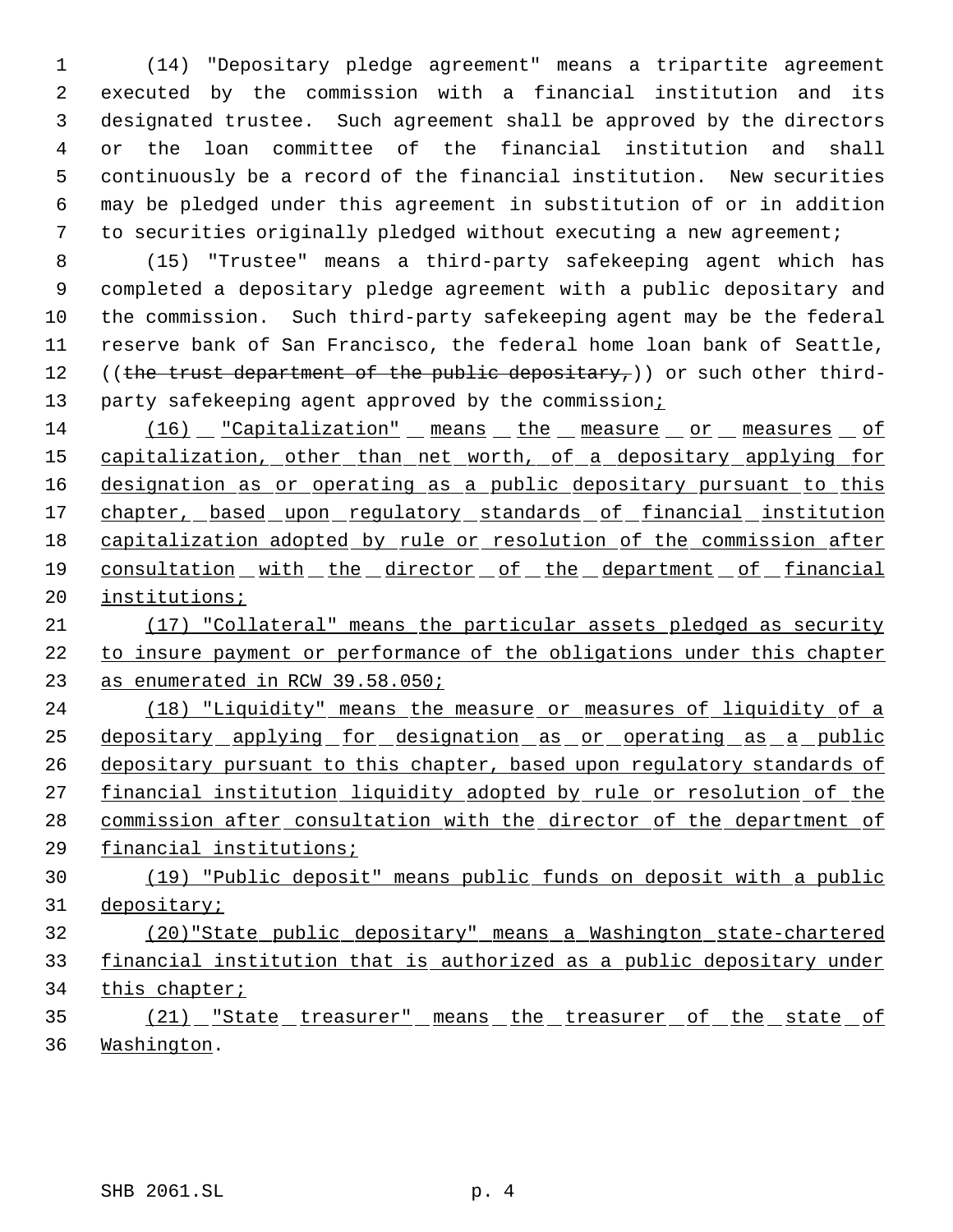1 **Sec. 2.** RCW 39.58.040 and 1996 c 256 s 3 are each amended to read 2 as follows:

3 The commission shall have the power and broad administrative 4 discretion:

 5 (1) To make and enforce regulations necessary and proper to the 6 full and complete performance of its functions under this chapter;

 7 (2) To require any public depositary to furnish such information 8 dealing with public deposits and the exact status of its 9 capitalization, collateral, liquidity, and net worth as the commission 10 shall request((- Any public depositary which refuses or neglects to 11 give - promptly - and - accurately - or - to - allow - verification - of - any 12 information so requested shall no longer be a public depositary and 13 shall be excluded from the right to receive or hold public deposits  $14$  until  $-$  such  $-$  time  $-$  as  $-$  the  $-$  commission  $-$  shall  $-$  acknowledge  $-$  that  $-$  such 15 depositary has furnished the information requested));

16 (3) To take such action as it deems best for the protection, 17 collection, compromise or settlement of any claim arising in case of 18 loss;

19 (4) To ((prescribe regulations, subject to this chapter, fixing)) 20 fix by rule or resolution, consistent with this chapter, the 21 requirements for initial and continued qualification of financial 22 institutions as public depositaries on the basis of a depositary's 23 financial condition, including its capitalization, collateral, 24 liquidity, and net worth, and fixing other terms and conditions 25 consistent with this chapter, under which public deposits may be 26 received and held;

27 (5) To make and enforce ((regulations)) rules setting forth 28 criteria ((establishing minimum standards for the financial condition 29 of  $-bank - and -$ thrift  $-depositaries - and, -if -$ the  $-minimum)$  for the 30 establishment by policy of standards governing matters that are subject 31 to the commission's powers to fix requirements, terms, and conditions 32 under subsection (4) of this section for a public depositary, and, if 33 these standards are not met, providing for additional collateral or 34 other conditional or unconditional requirements or restrictions 35 ((regarding)) applicable to the public depositary's right to receive or 36 hold public deposits;

37 (6) To require additional or different types and amounts of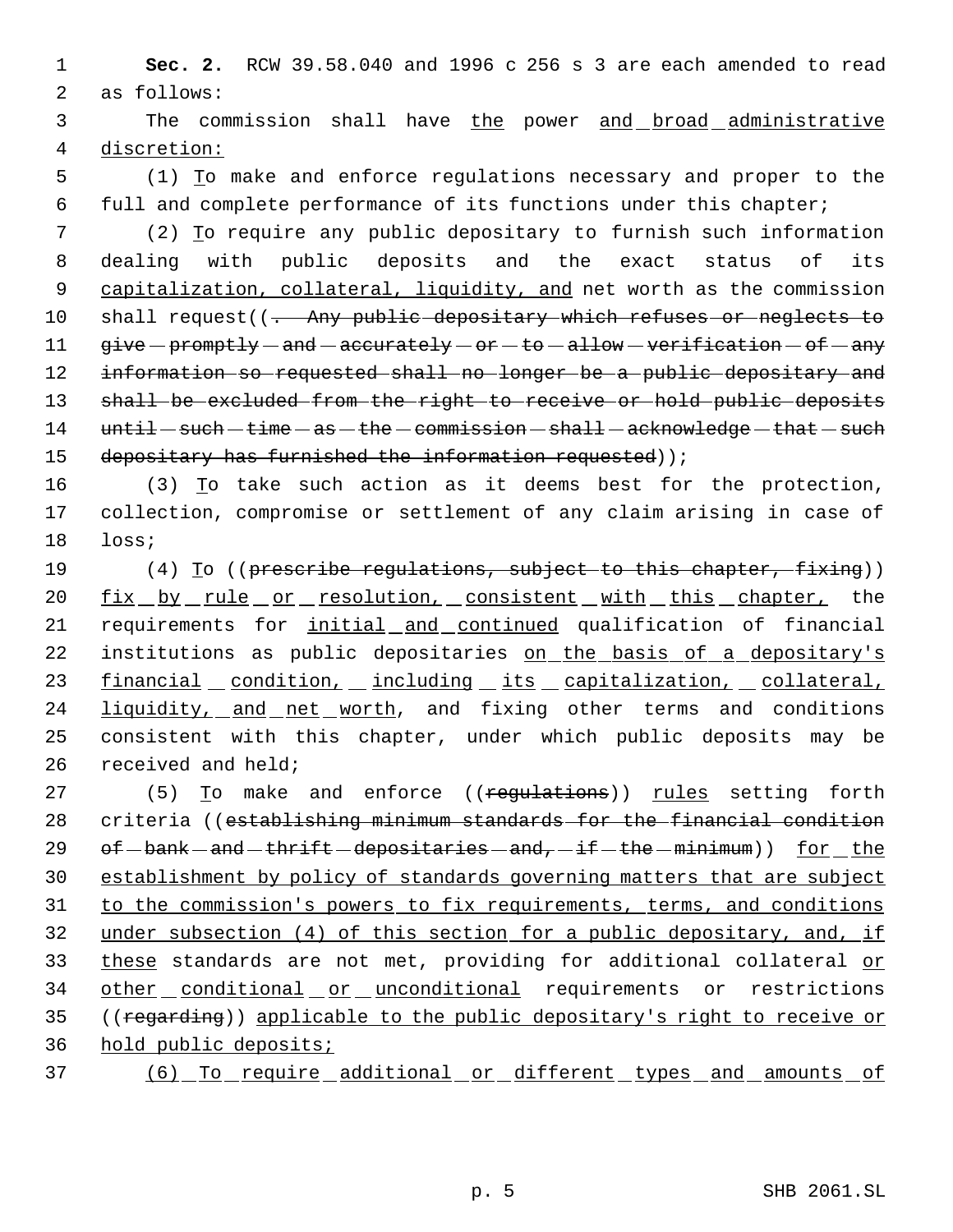1 collateral, or to restrict a public depositary's right to receive or 2 hold public deposits if the standards for the financial condition of public depositaries are not met;

 (( $\left(\frac{6}{6}\right)$ ) (7) To fix the official date on which any loss shall be 5 deemed to have occurred taking into consideration the orders, rules, 6 and regulations of the supervisory authority of a public depositary's 7 primary regulatory authority and federal deposit insurer as they affect the failure or inability of a public depositary to repay public 9 deposits in full;  $((and (7))$ 

 (8) In case loss occurs in more than one public depositary, to determine the allocation and time of payment of any sums due to public 12 depositors under this chapter<sub>j</sub> and

 (9) To make and enforce sanctions against a public depositary for noncompliance with the provisions of this chapter and rules or policies 15 of the commission.

 NEW SECTION. **Sec. 3.** A new section is added to chapter 39.58 RCW to read as follows:

 For the purposes of this chapter, the commission shall include all public depositaries in a single public depositary pool. All public depositaries, as defined in RCW 39.58.010, shall be treated uniformly by the commission without regard to distinctions in the nature of its financial institution charter.

 **Sec. 4.** RCW 39.58.050 and 1996 c 256 s 4 are each amended to read as follows:

 (1) Every public depositary shall complete a depositary pledge agreement with the commission and a trustee, and shall at all times maintain, segregated from its other assets, eligible collateral in the form of securities enumerated in this section having a value at least equal to its maximum liability and as otherwise prescribed in this chapter. Such collateral shall be segregated by deposit with the depositary's trustee and shall be clearly designated as security for the benefit of public depositors under this chapter.

 (2) Securities eligible as collateral shall be valued at market value, and the total market value of securities pledged in accordance with this chapter shall not be reduced by withdrawal or substitution of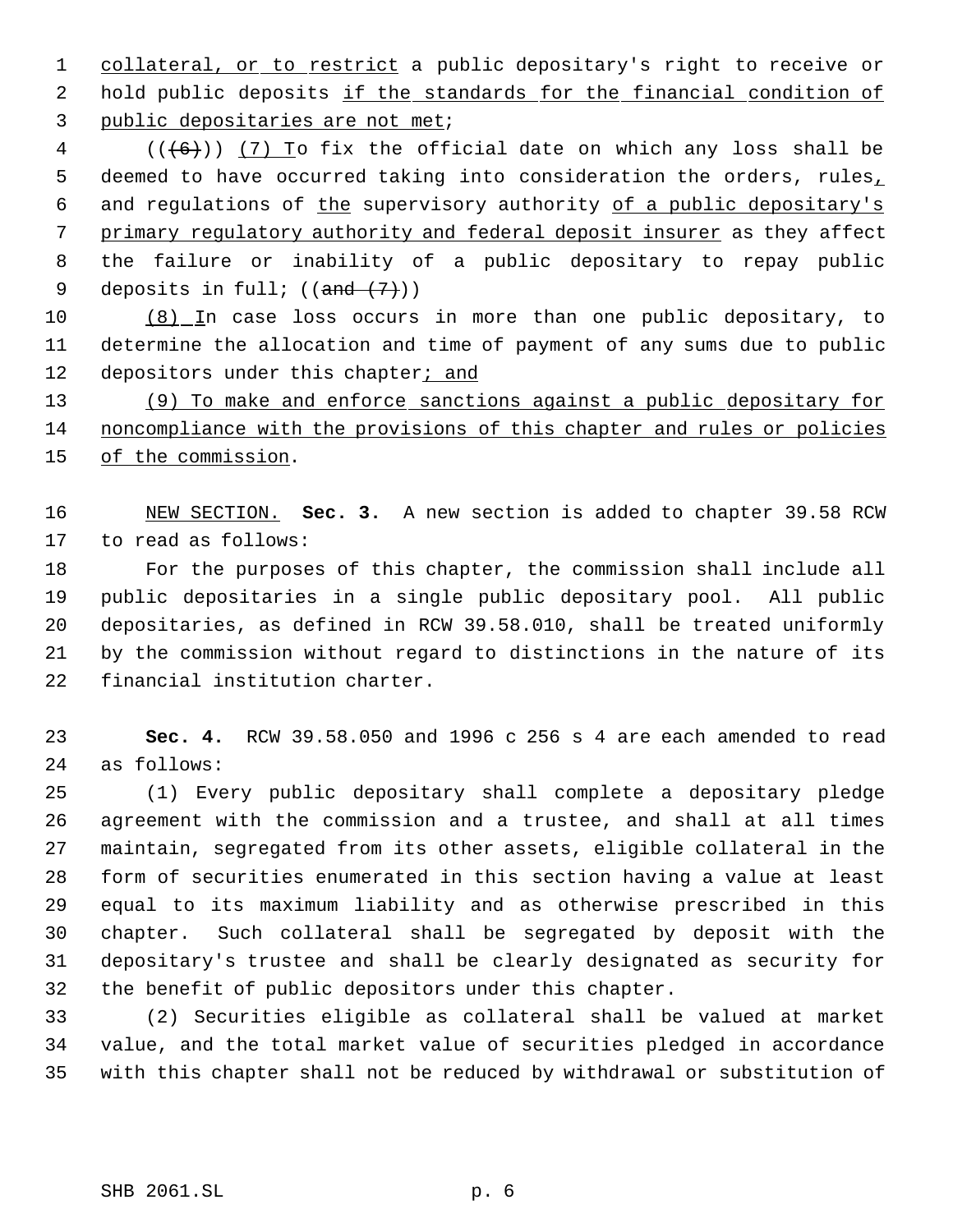securities except by prior authorization, in writing, by the commission.

 (3) The public depositary shall have the right to make substitutions of an equal or greater amount of such collateral at any time.

 (4) The income from the securities which have been segregated as collateral shall belong to the public depositary without restriction.

 (5) Each of the following enumerated classes of securities, providing there has been no default in the payment of principal or interest thereon, shall be eligible to qualify as collateral:

 (a) Certificates, notes or bonds of the United States, or other obligations of the United States or its agencies, or of any corporation 13 wholly owned by the government of the United States;

 (b) State, county, municipal, or school district bonds or warrants of taxing districts of the state of Washington or any other state of the United States, provided that such bonds and warrants shall be only those found to be within the limit of indebtedness prescribed by law for the taxing district issuing them and to be general obligations;

 (c) The obligations of any United States government-sponsored corporation whose obligations are or may become eligible as collateral for advances to member banks as determined by the board of governors of the federal reserve system;

 (d) Bonds, notes, letters of credit, or other securities or evidence of indebtedness constituting the direct and general obligation of a federal home loan bank or federal reserve bank;

 (e) Revenue bonds of this state or any authority, board, commission, committee, or similar agency thereof, and any municipality or taxing district of this state;

 (f) Direct and general obligation bonds and warrants of any city, town, county, school district, port district, or other political subdivision of any state, having the power to levy general taxes, which are payable from general ad valorem taxes;

 (g) Bonds issued by public utility districts as authorized under the provisions of Title 54 RCW, as now or hereafter amended;

 (h) Bonds of any city of the state of Washington for the payment of which the entire revenues of the city's water system, power and light system, or both, less maintenance and operating costs, are irrevocably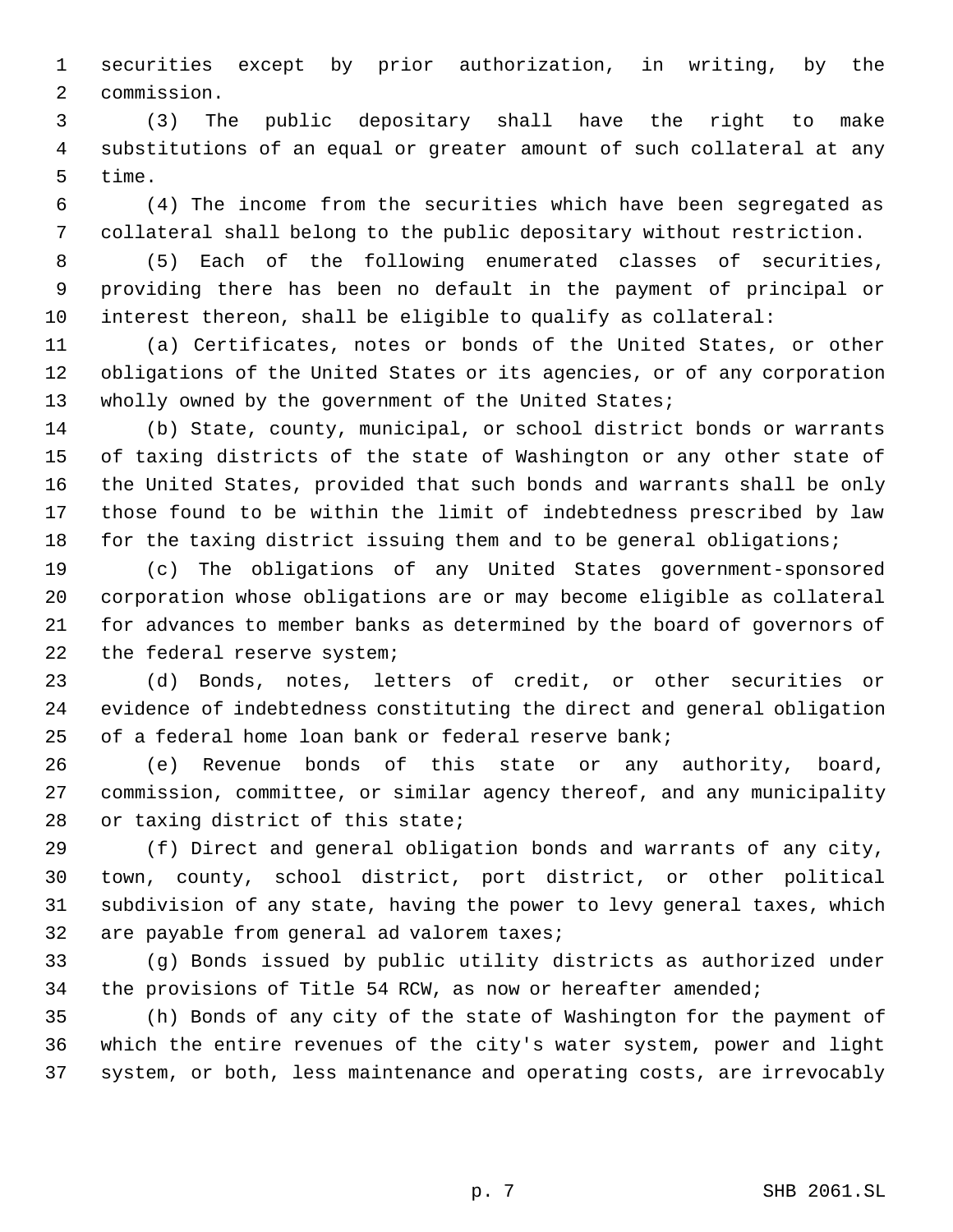1 pledged, even though such bonds are not general obligations of such 2 city;

 (6) In addition to the securities enumerated in this section, every public depositary may also segregate such bonds, securities, and other obligations as are designated to be authorized security for public deposits under the laws of this state.

7 (7) The commission may ((at any time or times declare any 8 particular-security-as-ineligible-to-qualify)) determine by rule or 9 resolution whether any security, whether or not enumerated in this 10 section, is or shall remain eligible as collateral when in the 11 commission's judgment it is ((deemed)) desirable or necessary to do so.

12 **Sec. 5.** RCW 39.58.060 and 1996 c 256 s 5 are each amended to read 13 as follows:

 When the commission determines that a loss has occurred in a 15 ((bank)) public depositary, it shall as soon as possible make payment to the proper public officers of all funds subject to such loss, pursuant to the following procedures:

18 (1) For the purposes of determining the sums to be paid, the 19 director of the department of financial institutions or the receiver 20 shall, within twenty days after issuance of a restraining order or 21 taking possession of any ((bank)) public depositary, ascertain the 22 amount of public funds on deposit therein as disclosed by its records 23 and the amount thereof covered by deposit insurance and ((certify)) 24 provide written verification of the amounts thereof to the commission 25 and each ((such)) public depositor;

26 (2) Within ten days after receipt of ((such certification)) written 27 verification, each ((such)) public depositor shall furnish to the 28 commission verified statements of its deposits in ((such-bank)) the 29 public depositary, including the uninsured and uncollateralized status 30 of the public deposits, as disclosed by its records;

31 (3) Upon receipt of ((such certificate)) written verification and 32 statements, the commission shall ascertain and fix the amount of 33 ((such)) the public deposits, net after deduction of any amount 34 received from deposit insurance and held collateral, and, after 35 determining and declaring the apparent net loss, assess the same 36 against all ((then-bank)) public depositaries, as follows: First, 37 against the public depositary in which the loss occurred, to the extent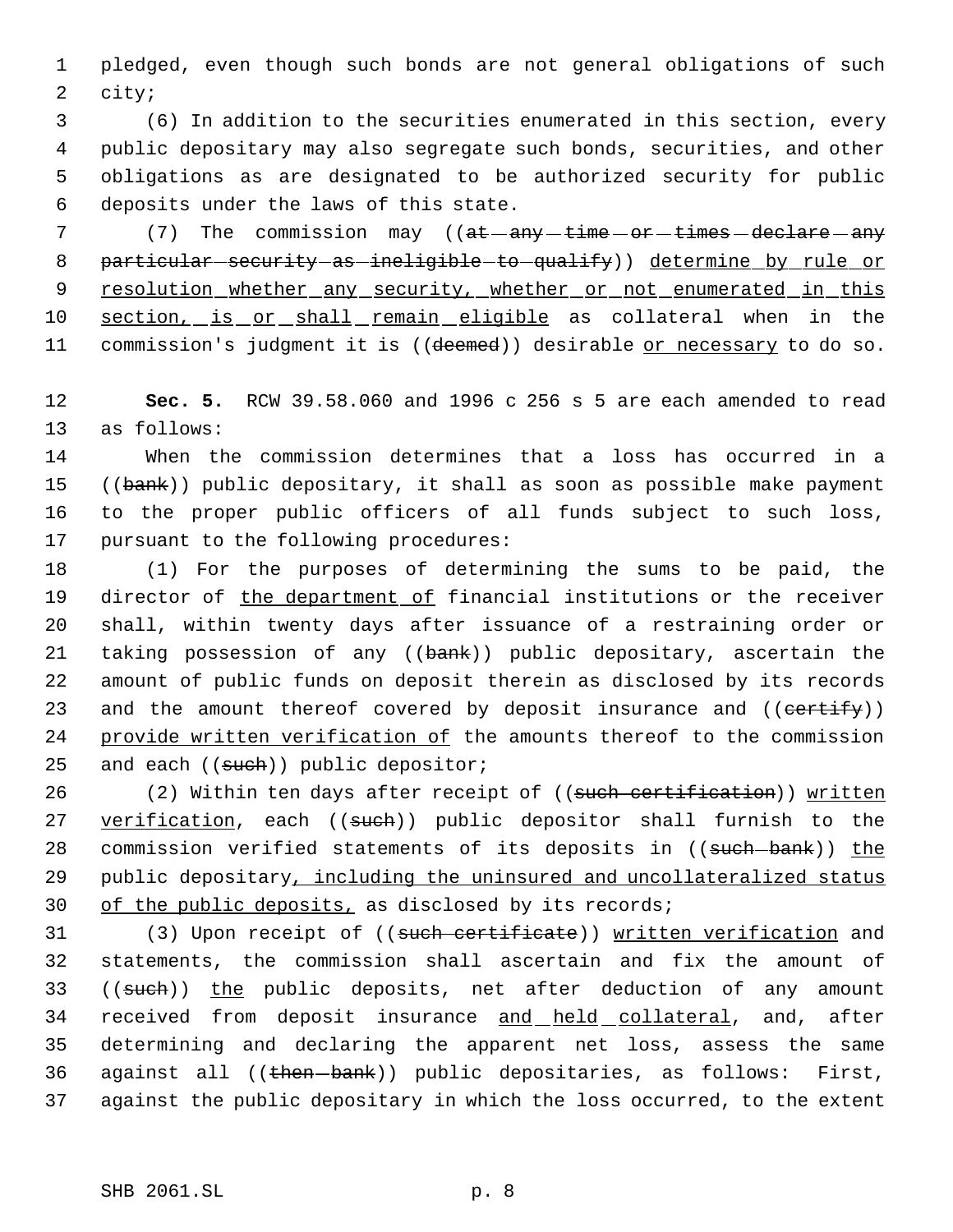of the full value of collateral segregated pursuant to this chapter; 2 second, against all other ((bank)) public depositaries pro rata in 3 proportion to the maximum liability of each ((such)) depositary as it existed on the date of loss;

 (4) Assessments made by the commission shall be payable on the second business day following demand, and in case of the failure of any 7 public depositary so to pay, the commission shall ((forthwith)) take 8 possession of the securities segregated as collateral by ((such)) the depositary pursuant to this chapter and liquidate the same for the 10 purpose of paying such assessment;

11 (5) Upon receipt of ((such)) the assessment payments, the commission shall reimburse the public depositors of the public depositary in which the loss occurred to the extent of the depositary's net deposit liability to them;

 (6) Any owner of public deposits receiving assessment proceeds 16 shall provide a receivership certificate to the commission.

 NEW SECTION. **Sec. 6.** RCW 39.58.065 (Loss in a thrift public depositary--Procedure for payment) and 1996 c 256 s 6 & 1983 c 66 s 10 are each repealed.

 **Sec. 7.** RCW 39.58.100 and 1996 c 256 s 11 are each amended to read as follows:

 (1) On or before each commission report due date, each public depositary shall render to the commission a written report, certified under oath, indicating the total amount of public funds on deposit held 25 by it, the uninsured amount of those funds, the net worth of the depositary, and the amount and nature of eligible collateral then segregated for the benefit of the commission.

28 (2) The commission may instruct the director of the department of financial institutions to examine and thereafter certify as to the 30 accuracy of any statement to the commission by any state public depositary, or to provide such other examination report information or 32 data as may be required by the commission. The type, content, and 33 frequency of the reports may be determined by the director of the department of financial institutions, consistent with the requirements 35 of the commission as defined by rule.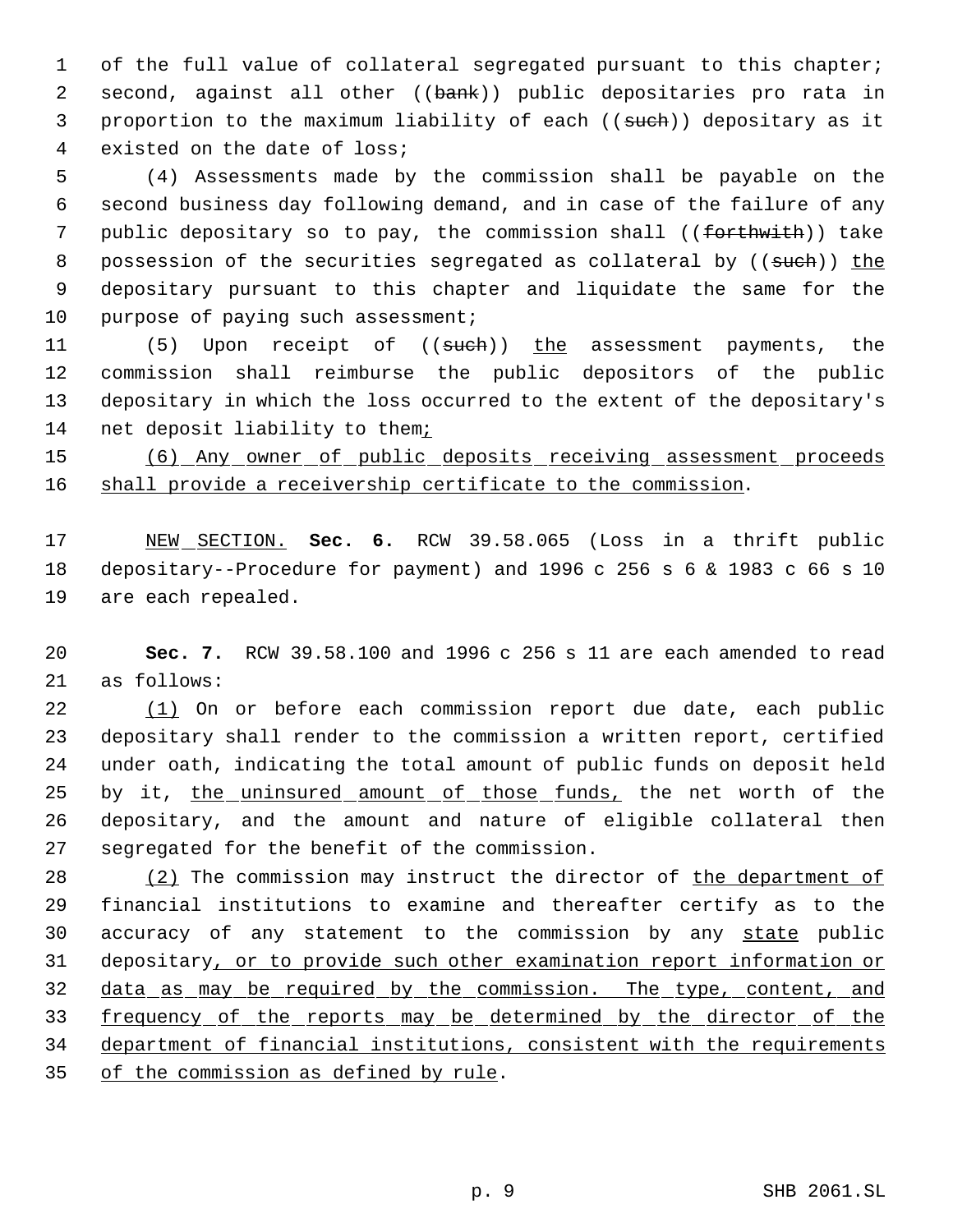**Sec. 8.** RCW 39.58.103 and 1983 c 66 s 13 are each amended to read as follows:

 Each public depositary shall notify the commission in writing 4 within ((five working days)) forty-eight hours, or by close of business 5 of the next business day thereafter, of the happening of an event which causes its net worth to be reduced by an amount greater than ten percent of the amount shown as its net worth on the most recent report submitted pursuant to RCW 39.58.100.

 **Sec. 9.** RCW 39.58.105 and 1996 c 256 s 12 are each amended to read as follows:

11 (1) The commission may require the state auditor or the director of 12 the department of financial institutions, to the extent of their respective authority under applicable federal and Washington state law, to thoroughly investigate and report to it concerning the condition of any financial institution which makes application to become a public 16 depositary, and may also as often as it deems necessary require the 17 state auditor or the director of the department of financial 18 institutions, to the extent of their respective authority under 19 applicable federal and Washington state law, to make such investigation and report concerning the condition of any financial institution which has been designated as a public depositary. The expense of all such investigations or reports shall be borne by the financial institution examined.

 (2) In lieu of any such investigation or report, the commission may 25 rely upon information made available to it or the director of the 26 department of financial institutions by the office of the comptroller of the currency, the office of thrift supervision, the federal deposit 28 insurance corporation, the federal reserve board,  $((\theta \cdot \hat{r}))$  any state 29 ((bank-or-thrift)) financial institutions regulatory agency, or any successor state or federal financial institutions regulatory agency, and any such information or data received by the commission shall be kept and maintained in the same manner and have the same protections as examination reports received by the commission from the director of the department of financial institutions pursuant to RCW 30.04.075(2)(h) and 32.04.220(2)(h).

36 (3) The director of the department of financial institutions shall in addition advise the commission of any action he or she has directed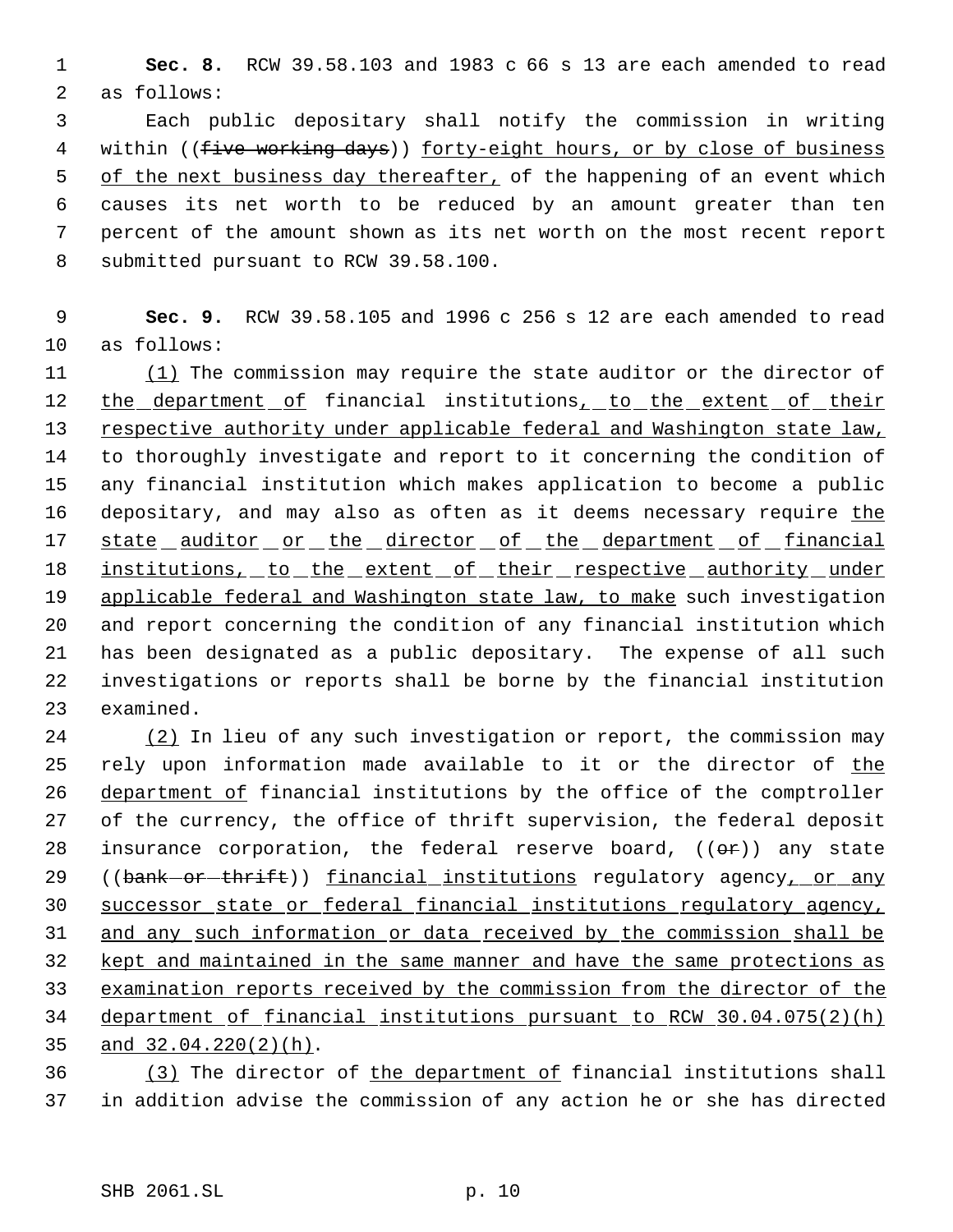1 any state public depositary to take which will result in a reduction of greater than ten percent of the net worth of such depositary as shown on the most recent report it submitted pursuant to RCW 39.58.100.

 **Sec. 10.** RCW 39.58.108 and 1996 c 256 s 13 are each amended to read as follows:

6 Any financial institution may become  $((a))$ , and thereafter operate 7 as, a public depositary upon approval by the commission and segregation 8 of collateral in the manner as set forth in this chapter, and  $((\text{upon}))$ 9 subject to compliance with all rules ((as promulgated)) and policies 10 adopted by the commission. ((For-the-first-twelve-month-period  $f_{\text{od-lowing}} -$ qualification  $-\text{as} - \text{a} - \text{public} -$ depositary,  $-\text{the}$ )) A public depositary shall at all times pledge and segregate eligible securities 13 in an amount ((equal to not less than ten percent of all public funds 14 on deposit in the depositary)) established by the commission by rule or noticed resolution.

 **Sec. 11.** RCW 39.58.130 and 1996 c 256 s 14 are each amended to read as follows:

18 A treasurer ((is)) and the state treasurer are authorized to deposit in a public depositary any public funds available for investment and secured by collateral in accordance with the provisions of this chapter, and receive interest thereon. The authority provided by this section is additional to any authority now or hereafter provided by law for the investment or deposit of public funds by any such treasurer: PROVIDED, That in no case shall the aggregate of demand and investment deposits of public funds by any such treasurer in any one public depositary exceed at any time the net worth of that depositary. If a public depositary's net worth is reduced, a treasurer 28 and the state treasurer may allow public funds on deposit in excess of the reduced net worth to remain until maturity upon pledging by the depositary of eligible securities valued at market value in an amount at least equal to the amount of the excess deposits. The collateral shall be segregated as provided in RCW 39.58.050. If the additional securities required by this section are not pledged by the depositary, the depositary shall permit withdrawal prior to maturity by the treasurer of deposits, including accrued interest, in accordance with applicable statutes and governmental regulations.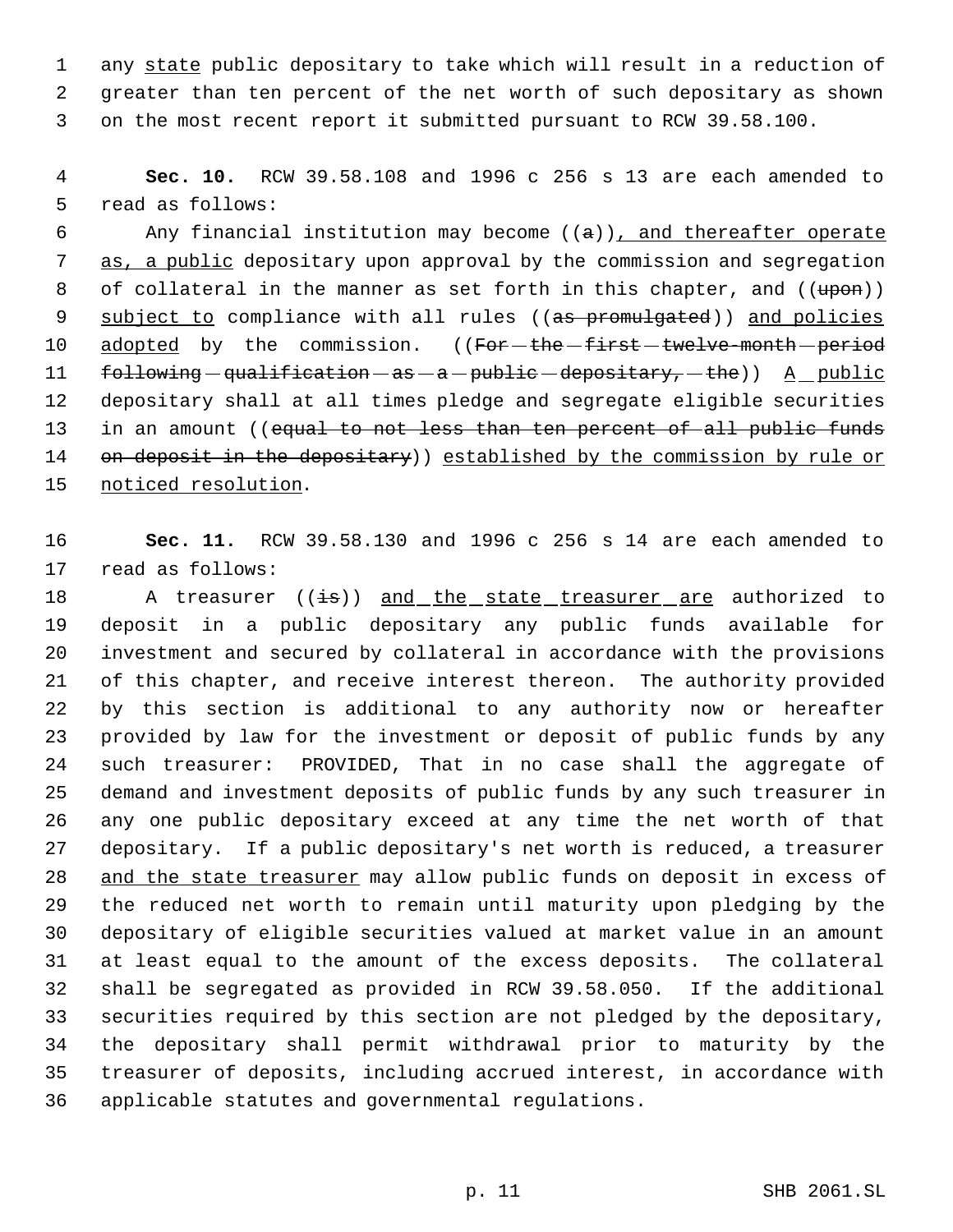**Sec. 12.** RCW 39.58.135 and 1996 c 256 s 15 are each amended to read as follows:

 Notwithstanding RCW 39.58.130, (1) aggregate deposits received by 4 a public depositary from all ((public)) treasurers and the state 5 treasurer shall not exceed at any time one hundred fifty percent of the value of the depositary's net worth, nor (2) shall the aggregate deposits received by any public depositary exceed thirty percent of the total aggregate deposits of all public treasurers in all depositaries as determined by the public deposit protection commission. However, a public depositary may receive deposits in excess of the limits provided in this section if eligible securities, as prescribed in RCW 39.58.050, are pledged as collateral in an amount equal to one hundred percent of the value of deposits received in excess of the limitations prescribed in this section.

 **Sec. 13.** RCW 39.58.140 and 1996 c 256 s 16 are each amended to read as follows:

 When deposits are made in accordance with this chapter, a treasurer 18 and the state treasurer shall not be liable for any loss thereof resulting from the failure or default of any public depositary without fault or neglect on his or her part or on the part of his or her assistants or clerks.

 **Sec. 14.** RCW 39.58.750 and 1996 c 256 s 17 are each amended to read as follows:

 Notwithstanding any provision of law to the contrary, the state 25 treasurer or any ((county, -city, -or -other -municipal)) treasurer or other custodian of public funds may receive, disburse, or transfer public funds under his or her jurisdiction by means of wire or other electronic communication in accordance with accounting standards established by the state auditor under RCW 43.09.200 with regard to 30 ((municipal)) treasurers of municipalities or other custodians or by the office of financial management under RCW 43.88.160 in the case of the state treasurer and other state custodians to safeguard and insure accountability for the funds involved.

 NEW SECTION. **Sec. 15.** A new section is added to chapter 39.58 RCW to read as follows: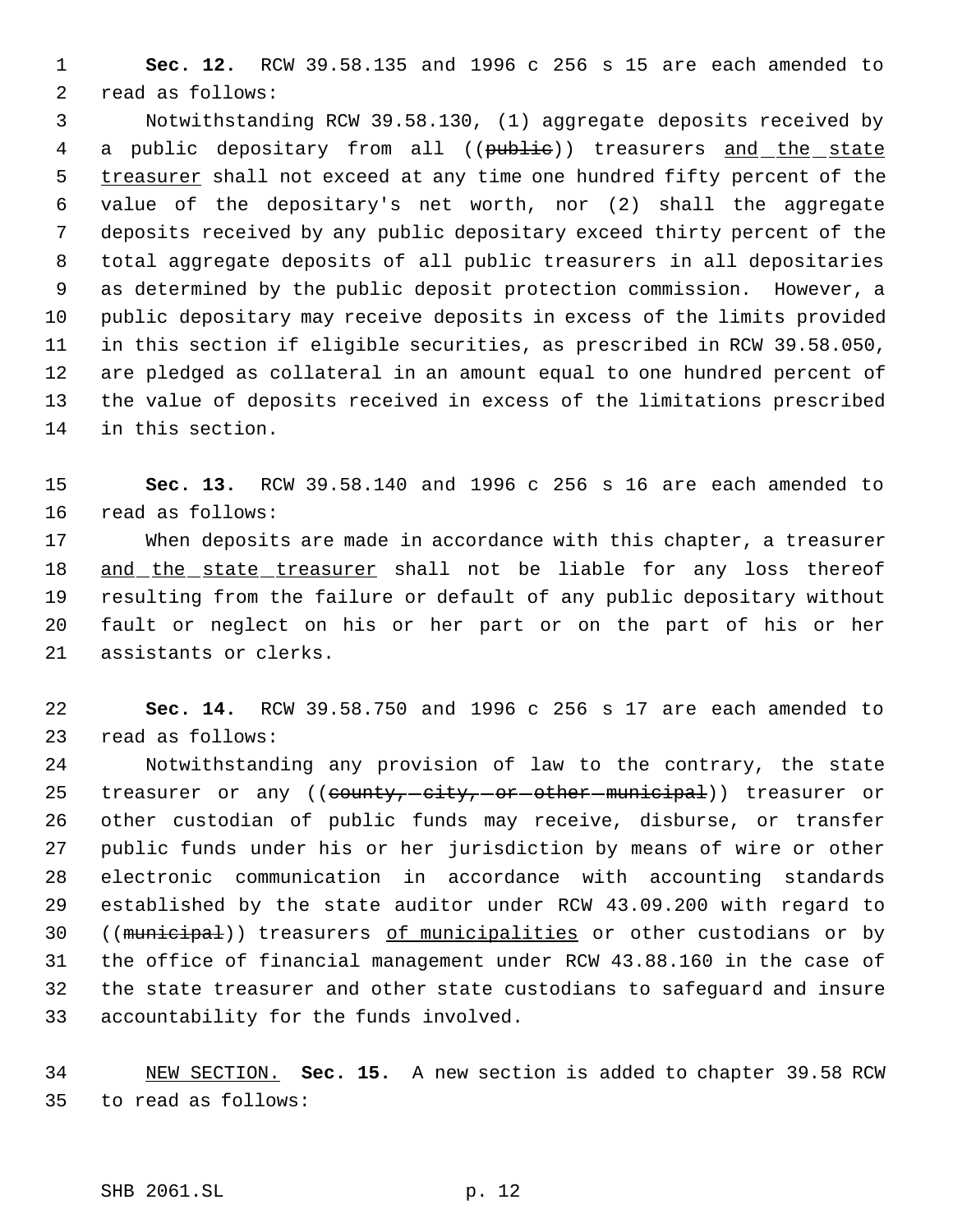If a depositary neglects or refuses to promptly and accurately furnish, or to allow verification of, any required information requested by the commission or by the director of the department of financial institutions when acting on behalf of the commission pursuant to this chapter, or if a public depositary otherwise fails to comply with this chapter or any rules or policies of the commission, the commission may at its option deny or revoke the authority of such depositary to act as a public depositary pursuant to this chapter, or otherwise suspend such depositary from receiving or holding public deposits until such time as the depositary receives the information or complies with the commission's rules and policies. The commission shall have the authority to assess by rule costs for a depositary's noncompliance with this chapter and rules and resolutions adopted pursuant to this chapter.

 NEW SECTION. **Sec. 16.** A new section is added to chapter 39.58 RCW to read as follows:

 The commission may by resolution delegate all of its authority to the state treasurer except rule making.

 NEW SECTION. **Sec. 17.** A new section is added to chapter 39.58 RCW to read as follows:

 The liability of a public depositary under this chapter shall not be altered by any merger, takeover, or acquisition, except to the extent that such liability is assumed by agreement or operation of law by the successor entity or resulting financial institution.

 NEW SECTION. **Sec. 18.** A new section is added to chapter 43.08 RCW to read as follows:

 By December 1, 2009, and each December 1st thereafter, the office of the state treasurer shall report to the legislature actions taken by the public deposit protection commission and the state treasurer regarding public deposit protection.

 NEW SECTION. **Sec. 19.** The code reviser shall alphabetize and renumber the definitions in RCW 39.58.010.